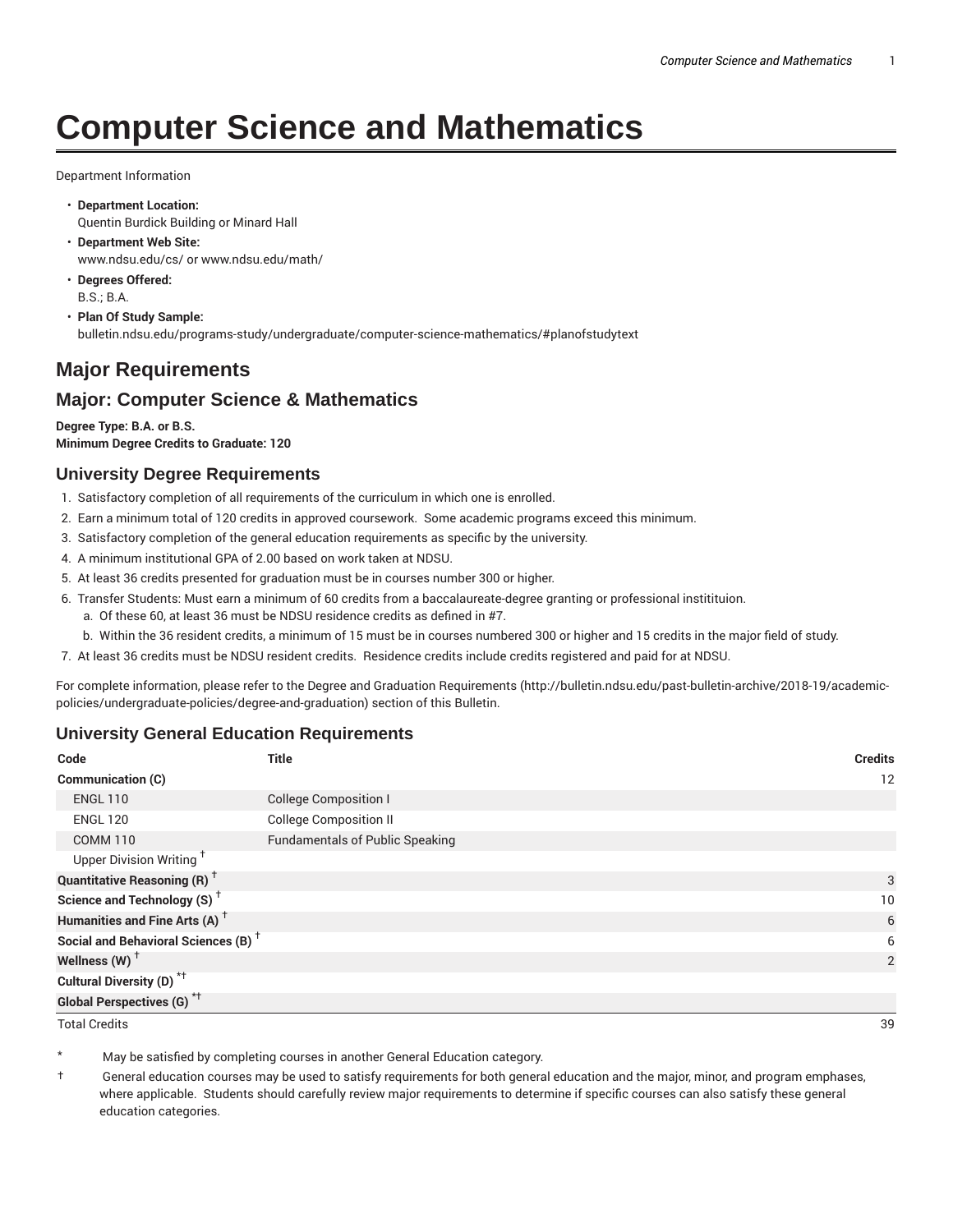• A list of university approved general education courses and administrative policies are available here (http://bulletin.ndsu.edu/past-bulletinarchive/2018-19/academic-policies/undergraduate-policies/general-education/#genedcoursestext).

#### **College Requirements**

| Code              | Title                                                                                                                                       | Credits |
|-------------------|---------------------------------------------------------------------------------------------------------------------------------------------|---------|
| foreign language. | Bachelor of Arts (BA) Degree – An additional 12 credits Humanities and Social Sciences and proficiency at the second year level in a modern | 12      |
|                   | Bachelor of Science (BS) Degree - An additional 6 credits in Humanities or Social Sciences                                                  |         |

\* Humanities and Social Sciences may be fulfilled by any course having the following prefix: ADHM, ANTH, ARCH, ART, CJ, CLAS, COMM, ECON, ENGL, FREN, GEOG, GERM, HDFS, HIST, LA, LANG, MUSC, PHIL, POLS, PSYC, RELS, SOC, SPAN, THEA, WGS, or any course from the approved list of general education courses in humanities and social sciences (general education categories A and B). These credits must come from outside the department of the student's major.

#### **Major Requirements**

A grade of 'C' or better is required in MATH & CSCI prefix courses used toward the major.

| Code                                       | <b>Title</b>                                                                        | <b>Credits</b>           |  |  |
|--------------------------------------------|-------------------------------------------------------------------------------------|--------------------------|--|--|
| <b>Mathematics Major Requirements</b>      |                                                                                     |                          |  |  |
| <b>MATH 129</b>                            | <b>Basic Linear Algebra</b>                                                         | 3                        |  |  |
| <b>MATH 165</b>                            | Calculus I (May satisfy general education category R)                               | 4                        |  |  |
| <b>MATH 166</b>                            | Calculus II                                                                         | $\overline{\mathcal{A}}$ |  |  |
| <b>MATH 265</b>                            | Calculus III                                                                        | 4                        |  |  |
| <b>MATH 266</b>                            | Introduction to Differential Equations                                              | 3                        |  |  |
| <b>MATH 270</b>                            | Introduction to Abstract Mathematics                                                | 3                        |  |  |
| <b>MATH 329</b>                            | Intermediate Linear Algebra                                                         | 3                        |  |  |
| <b>MATH 420</b>                            | Abstract Algebra I                                                                  | 3                        |  |  |
|                                            | Choose 6 credits of 300-400 level Math courses (we recommend two of the following): | 6                        |  |  |
| <b>MATH 421</b>                            | Abstract Algebra II                                                                 |                          |  |  |
| <b>MATH 430</b>                            | <b>Graph Theory</b>                                                                 |                          |  |  |
| <b>MATH 436</b>                            | Combinatorics                                                                       |                          |  |  |
| <b>MATH 488</b>                            | <b>Numerical Analysis I</b>                                                         |                          |  |  |
| <b>MATH 491</b>                            | Seminar                                                                             | 2                        |  |  |
| <b>Computer Science Major Requirements</b> |                                                                                     |                          |  |  |
| <b>CSCI 160</b>                            | Computer Science I                                                                  | 4                        |  |  |
| <b>CSCI 161</b>                            | Computer Science II                                                                 | $\overline{4}$           |  |  |
| <b>CSCI 189</b>                            | Skills for Academic Success <sup>1</sup>                                            | $\mathbf{1}$             |  |  |
| <b>CSCI 213</b>                            | Modern Software Development                                                         | 3                        |  |  |
| <b>CSCI 313</b>                            | Software Development for Games                                                      | 3                        |  |  |
| <b>CSCI 336</b>                            | <b>Theoretical Computer Science</b>                                                 | 3                        |  |  |
| <b>CSCI 366</b>                            | Database Systems                                                                    | 3                        |  |  |
| <b>CSCI 372</b>                            | <b>Comparative Programming Languages</b>                                            | 3                        |  |  |
| <b>CSCI 374</b>                            | <b>Computer Organization and Architechure</b>                                       | 3                        |  |  |
| <b>CSCI 445</b>                            | Software Projects Capstone                                                          | 3                        |  |  |
| CSCI 467                                   | Algorithm Analysis                                                                  | 3                        |  |  |
| CSCI 489                                   | Social Implications of Computers                                                    | 3                        |  |  |
| <b>Related Required Courses</b>            |                                                                                     |                          |  |  |
| <b>STAT 367</b>                            | Probability                                                                         | 3                        |  |  |
| <b>STAT 368</b>                            | <b>Statistics</b>                                                                   | 3                        |  |  |
| Select one from the following:             |                                                                                     | 3                        |  |  |
| CSCI 418                                   | <b>Simulation Models</b>                                                            |                          |  |  |
| <b>CSCI 453</b>                            | Linear Programming and Network Flows                                                |                          |  |  |
|                                            | Any 400 level Mathematics Course not used to satisfy a requirement above            |                          |  |  |